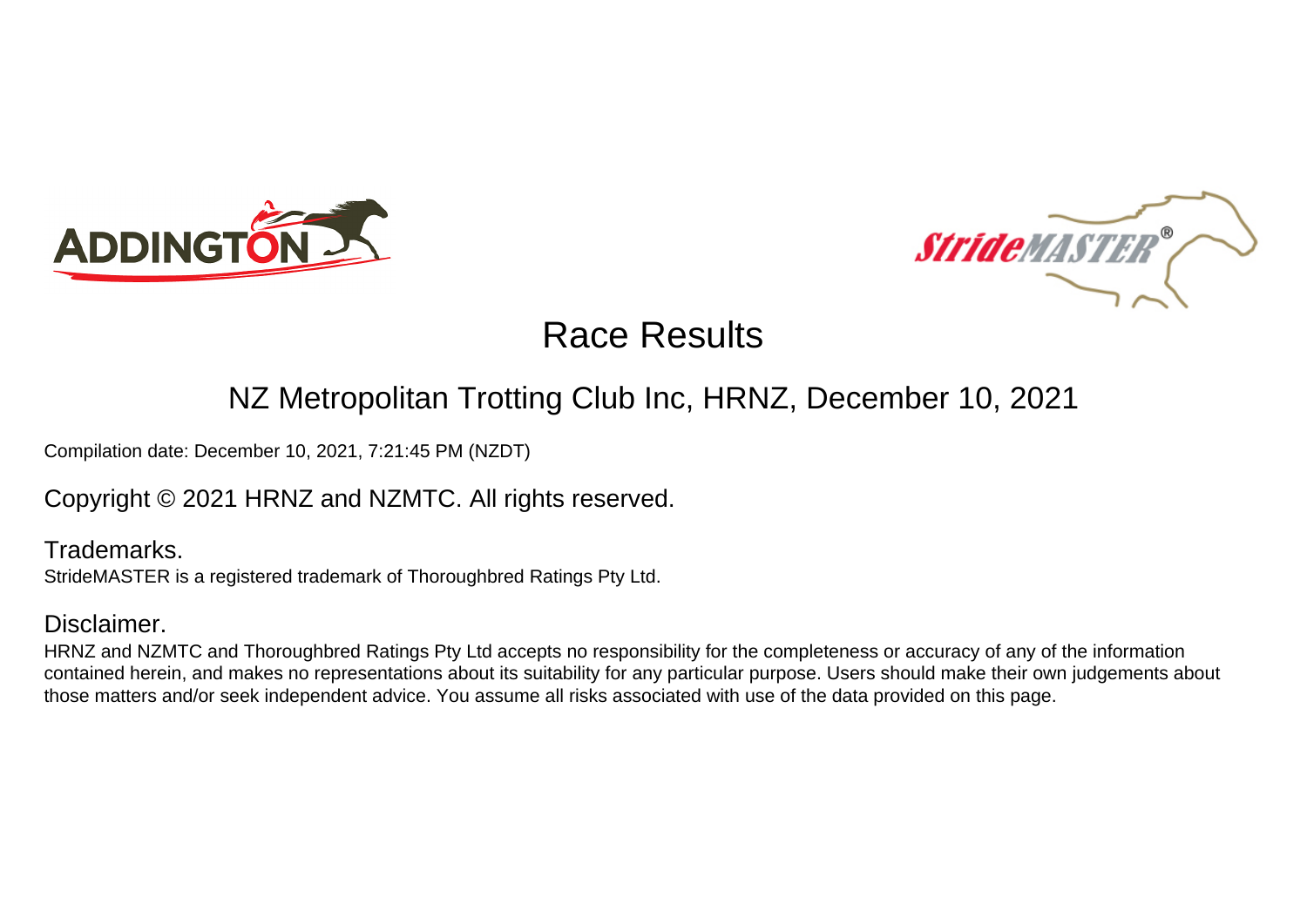



### December 10, 2021, Race 5, DUNSTAN HORSEFEEDS MOBILE PACE, Distance 1980m, Addington - Survey 1980m

|     | Result TAB no. | Horse (Barrier)              | 1980 to                  | 1800m to | 1600m to | 1400m to | 1200m to | 1000m to | 800m to | 600 <sub>m</sub> to | 400m to          | 200 <sub>m</sub> to | <b>Total or</b> | Margin |
|-----|----------------|------------------------------|--------------------------|----------|----------|----------|----------|----------|---------|---------------------|------------------|---------------------|-----------------|--------|
| 1st |                | Pace N Pride (8)             | 1800m                    | 1600m    | 1400m    | 1200m    | 1000m    | 800m     | 600m    | 400m                | 200 <sub>m</sub> | <b>WP</b>           | Average         |        |
|     |                | Position in running (margin) | $\overline{\phantom{a}}$ | 8(6.8)   | 8(14.4)  | 8(16.7)  | 8(13.6)  | 6(7.8)   | 2(1.7)  | 2(1.3)              | 2(0.8)           | 2(0.4)              |                 | 0.00   |
|     |                | Sectional time (s)           | 12.65                    | 15.56    | 14.90    | 14.40    | 14.67    | 14.15    | 13.82   | 14.16               | 14.20            | 15.24               |                 |        |
|     |                | Cumulative time (s)          | 143.75                   | 131.10   | 115.54   | 100.64   | 86.24    | 71.57    | 57.42   | 43.60               | 29.44            | 15.24               | 2:23.75         |        |
|     |                | Speed (m/s)                  | 14.22                    | 12.85    | 13.42    | 13.89    | 13.63    | 14.13    | 14.47   | 14.12               | 14.08            | 13.12               | 13.77           |        |
|     |                | Stride length (m)            | 6.58                     | 6.13     | 6.33     | 6.54     | 6.28     | 6.36     | 6.55    | 6.40                | 6.24             | 6.08                | 6.34            |        |
|     |                | Stride duration (s)          | 0.458                    | 0.477    | 0.471    | 0.471    | 0.461    | 0.450    | 0.453   | 0.453               | 0.443            | 0.463               | 0.460           |        |
|     |                | Stride efficiency (%)        | 67.75                    | 58.72    | 62.52    | 66.90    | 61.58    | 63.16    | 67.08   | 64.06               | 60.81            | 57.79               | 62.85           |        |
|     |                | Stride count                 | 27.34                    | 32.63    | 31.62    | 30.57    | 31.86    | 31.46    | 30.53   | 31.24               | 32.06            | 32.89               | 312.20          |        |







Stride duration









Note: Horizontal distance axis grid lines are 200m furlongs.

#### Disclaimer.

HRNZ and NZMTC and Thoroughbred Ratings Pty Ltd accepts no responsibility for the completeness or accuracy of any of the information contained herein, and makes no representations about its suitability for any particular p matters and/or seek independent advice. You assume all risks associated with use of the data provided on this page.

0.6 s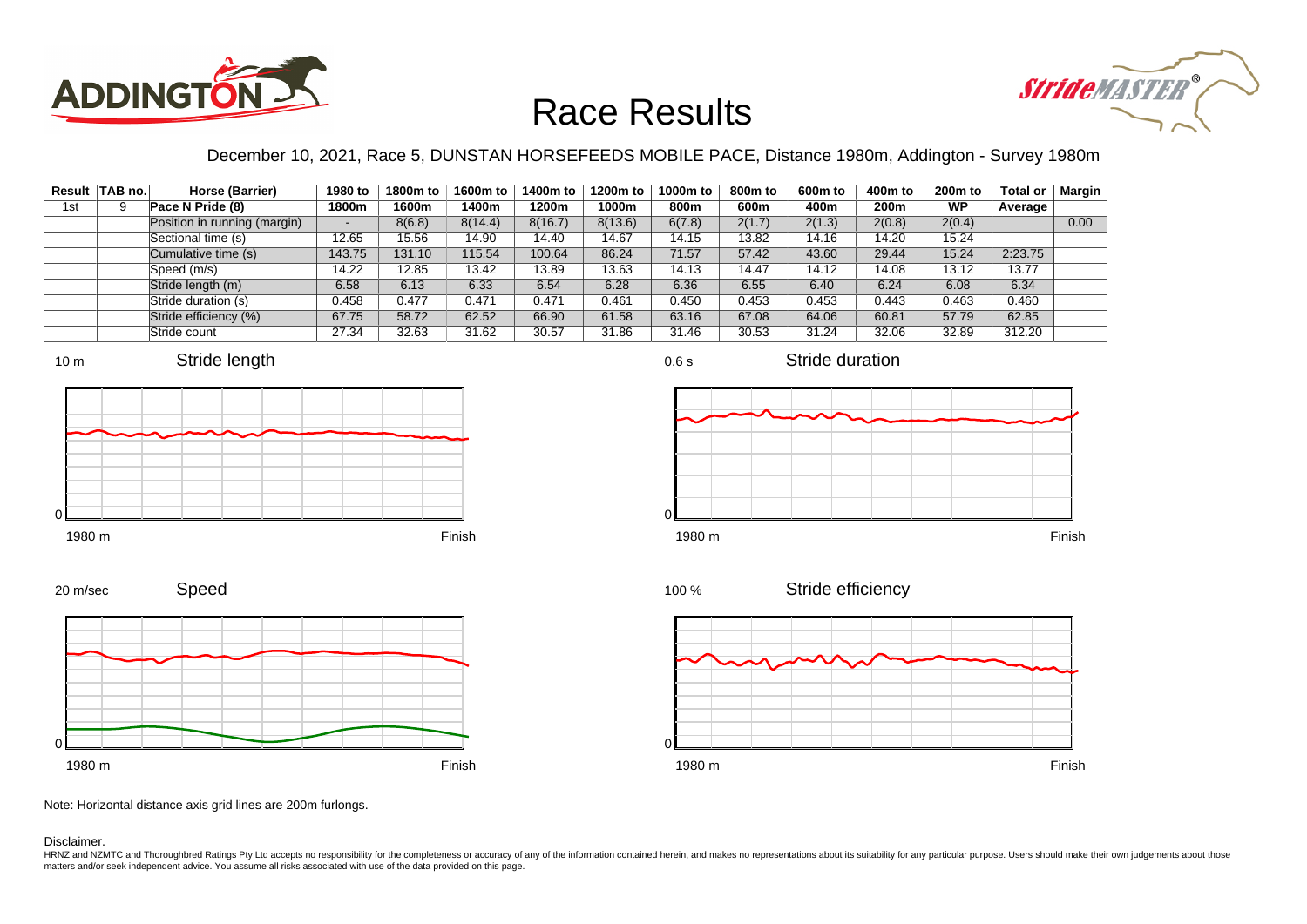



### December 10, 2021, Race 5, DUNSTAN HORSEFEEDS MOBILE PACE, Distance 1980m, Addington - Survey 1980m

|     | Result TAB no. | Horse (Barrier)              | 1980 to | 1800m to | 1600m to | 1400m to | 1200m to | 1000m to | 800m to | 600 <sub>m</sub> to | 400m to | 200 <sub>m</sub> to | <b>Total or</b> | Margin |
|-----|----------------|------------------------------|---------|----------|----------|----------|----------|----------|---------|---------------------|---------|---------------------|-----------------|--------|
| 3rd |                | Jack Ryan (4)                | 1800m   | 1600m    | 1400m    | 1200m    | 1000m    | 800m     | 600m    | 400m                | 200m    | <b>WP</b>           | Average         |        |
|     |                | Position in running (margin) | $\sim$  | 2(1.2)   | 2(1.3)   | 1(0.0)   | 1(0.0)   | 1(0.0)   | 1(0.0)  | 1(0.0)              | 1(0.0)  | 1(0.0)              |                 | 1.50   |
|     |                | Sectional time (s)           | 11.85   | 14.30    | 14.30    | 14.91    | 15.66    | 15.15    | 13.89   | 14.24               | 14.28   | 15.44               |                 |        |
|     |                | Cumulative time (s)          | 144.02  | 132.17   | 117.87   | 103.57   | 88.66    | 73.00    | 57.85   | 43.96               | 29.72   | 15.44               | 2:24.02         |        |
|     |                | Speed (m/s)                  | 15.18   | 13.99    | 13.99    | 13.41    | 12.77    | 13.20    | 14.40   | 14.04               | 14.01   | 12.95               | 13.75           |        |
|     |                | Stride length (m)            | 6.46    | 6.32     | 6.04     | 6.28     | 6.19     | 6.21     | 6.45    | 6.33                | 6.05    | 5.78                | 6.20            |        |
|     |                | Stride duration (s)          | 0.421   | 0.452    | 0.432    | 0.468    | 0.484    | 0.470    | 0.448   | 0.451               | 0.432   | 0.446               | 0.451           |        |
|     |                | Stride efficiency (%)        | 65.21   | 62.48    | 57.06    | 61.63    | 59.83    | 60.22    | 64.98   | 62.60               | 57.28   | 52.18               | 60.12           |        |
|     |                | Stride count                 | 27.86   | 31.63    | 33.10    | 31.85    | 32.32    | 32.22    | 31.01   | 31.60               | 33.03   | 34.61               | 319.23          |        |













Stride duration







Note: Horizontal distance axis grid lines are 200m furlongs.

Disclaimer.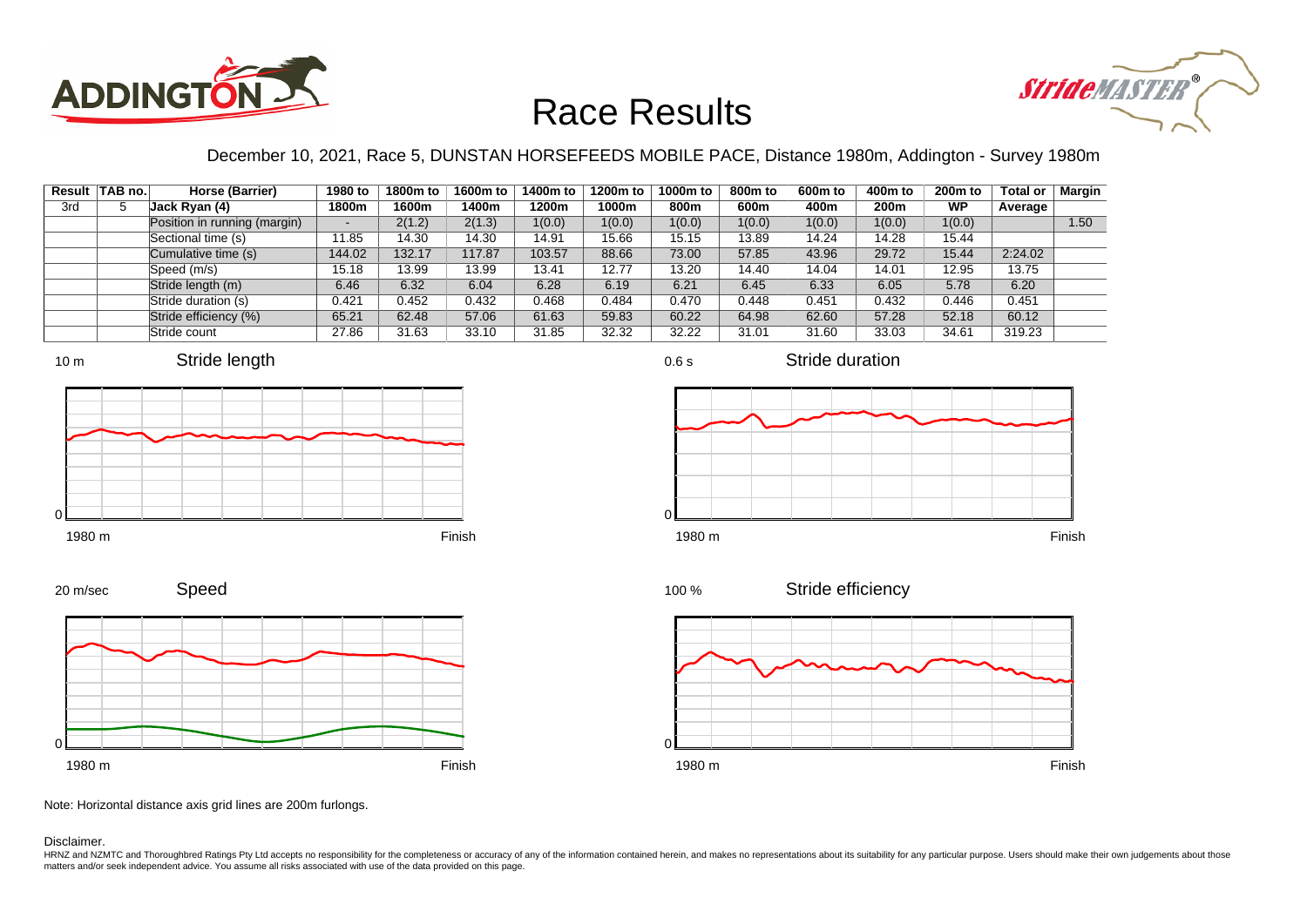



### December 10, 2021, Race 5, DUNSTAN HORSEFEEDS MOBILE PACE, Distance 1980m, Addington - Survey 1980m

|     | Result TAB no. | Horse (Barrier)              | 1980 to | 1800m to | 1600m to | 1400m to | 1200m to | 1000m to | 800 <sub>m</sub> to | 600m to | 400m to | 200 <sub>m</sub> to | <b>Total or</b> | Margin |
|-----|----------------|------------------------------|---------|----------|----------|----------|----------|----------|---------------------|---------|---------|---------------------|-----------------|--------|
| 4th |                | Last Of The Mo (6)           | 1800m   | 1600m    | 1400m    | 1200m    | 1000m    | 800m     | 600m                | 400m    | 200m    | <b>WP</b>           | Average         |        |
|     |                | Position in running (margin) | -       | 6(6.0)   | 6(10.6)  | 6(11.7)  | 6(9.9)   | 7(8.6)   | 7(7.6)              | 7(8.2)  | 7(8.6)  | 7(7.0)              |                 | 1.90   |
|     |                | Sectional time (s)           | 12.44   | 15.05    | 14.71    | 14.60    | 15.44    | 14.99    | 13.99               | 14.31   | 14.01   | 14.56               |                 |        |
|     |                | Cumulative time (s)          | 144.10  | 131.66   | 116.61   | 101.90   | 87.30    | 71.86    | 56.87               | 42.88   | 28.57   | 14.56               | 2:24.10         |        |
|     |                | Speed (m/s)                  | 14.46   | 13.29    | 13.60    | 13.70    | 12.95    | 13.34    | 14.30               | 13.98   | 14.28   | 13.74               | 13.74           |        |
|     |                | Stride length (m)            | 6.61    | 6.31     | 6.35     | 6.55     | 6.31     | 6.36     | 6.74                | 6.51    | 6.53    | 6.52                | 6.47            |        |
|     |                | Stride duration (s)          | 0.457   | 0.475    | 0.467    | 0.478    | 0.487    | 0.477    | 0.472               | 0.466   | 0.457   | 0.475               | 0.471           |        |
|     |                | Stride efficiency (%)        | 68.25   | 62.20    | 62.96    | 67.02    | 62.21    | 63.17    | 71.08               | 66.22   | 66.54   | 66.41               | 65.49           |        |
|     |                | Stride count                 | 27.24   | 31.70    | 31.51    | 30.54    | 31.70    | 31.46    | 29.65               | 30.72   | 30.65   | 30.68               | 305.85          |        |







Stride duration





1980 m Finish

Stride efficiency 100 %



Note: Horizontal distance axis grid lines are 200m furlongs.

Disclaimer.

0

HRNZ and NZMTC and Thoroughbred Ratings Pty Ltd accepts no responsibility for the completeness or accuracy of any of the information contained herein, and makes no representations about its suitability for any particular p matters and/or seek independent advice. You assume all risks associated with use of the data provided on this page.

0.6 s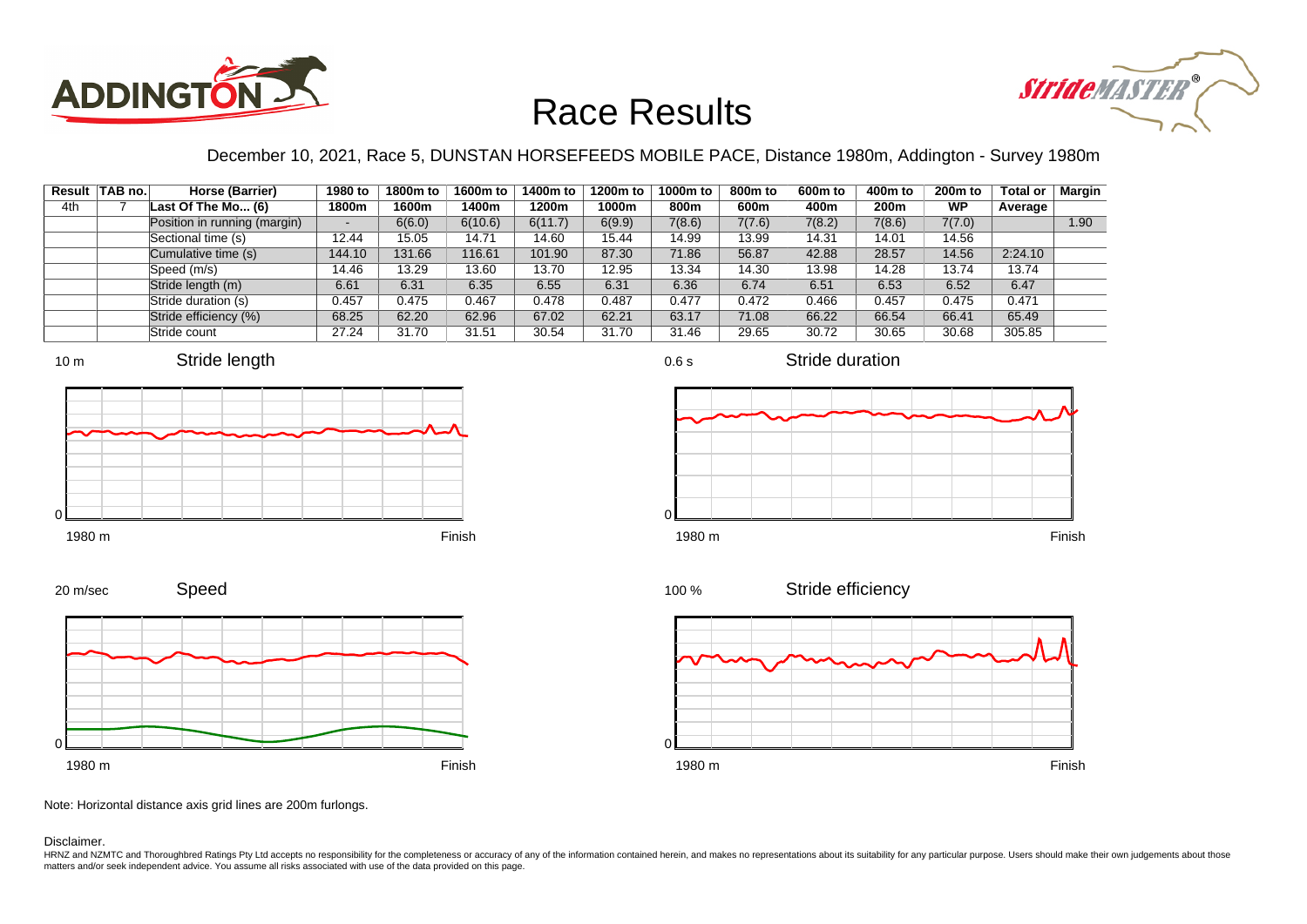



### December 10, 2021, Race 5, DUNSTAN HORSEFEEDS MOBILE PACE, Distance 1980m, Addington - Survey 1980m

0.6 s

| Result | TAB no. | Horse (Barrier)              | 1980 to | 1800m to | 1600m to | 1400m to | 1200m to | 1000m to | 800 <sub>m</sub> to | 600 <sub>m</sub> to | 400m to | 200 <sub>m</sub> to | <b>Total or</b> | Margin |
|--------|---------|------------------------------|---------|----------|----------|----------|----------|----------|---------------------|---------------------|---------|---------------------|-----------------|--------|
| 5th    | 3       | Dhaulagiri (2)               | 1800m   | 1600m    | 1400m    | 1200m    | 1000m    | 800m     | 600m                | 400m                | 200m    | <b>WP</b>           | Average         |        |
|        |         | Position in running (margin) |         | 5(4.2)   | 5(7.7)   | 5(8.5)   | 5(7.5)   | 5(6.8)   | 6(5.9)              | 6(6.5)              | 6(6.2)  | 5(4.7)              |                 | 2.40   |
|        |         | Sectional time (s)           | 12.21   | 14.87    | 14.65    | 14.74    | 15.53    | 15.01    | 13.99               | 14.19               | 14.03   | 14.96               |                 |        |
|        |         | Cumulative time (s)          | 144.18  | 131.97   | 117.10   | 102.45   | 87.71    | 72.18    | 57.17               | 43.18               | 28.99   | 14.96               | 2:24.18         |        |
|        |         | Speed (m/s)                  | 14.74   | 13.45    | 13.65    | 13.57    | 12.88    | 13.32    | 14.30               | 14.09               | 14.26   | 13.37               | 13.73           |        |
|        |         | Stride length (m)            | 6.46    | 6.08     | 6.17     | 6.12     | 5.97     | 6.05     | 6.42                | 6.24                | 6.15    | 5.94                | 6.15            |        |
|        |         | Stride duration (s)          | 0.435   | 0.452    | 0.452    | 0.451    | 0.463    | 0.454    | 0.449               | 0.443               | 0.431   | 0.444               | 0.448           |        |
|        |         | Stride efficiency (%)        | 65.26   | 57.81    | 59.46    | 58.61    | 55.63    | 57.27    | 64.48               | 60.87               | 59.06   | 55.16               | 59.18           |        |
|        |         | Stride count                 | 27.85   | 32.88    | 32.42    | 32.66    | 33.52    | 33.04    | 31.13               | 32.04               | 32.53   | 33.66               | 321.73          |        |









Stride duration





Stride efficiency 100 %



Speed 20 m/sec



Note: Horizontal distance axis grid lines are 200m furlongs.

Disclaimer.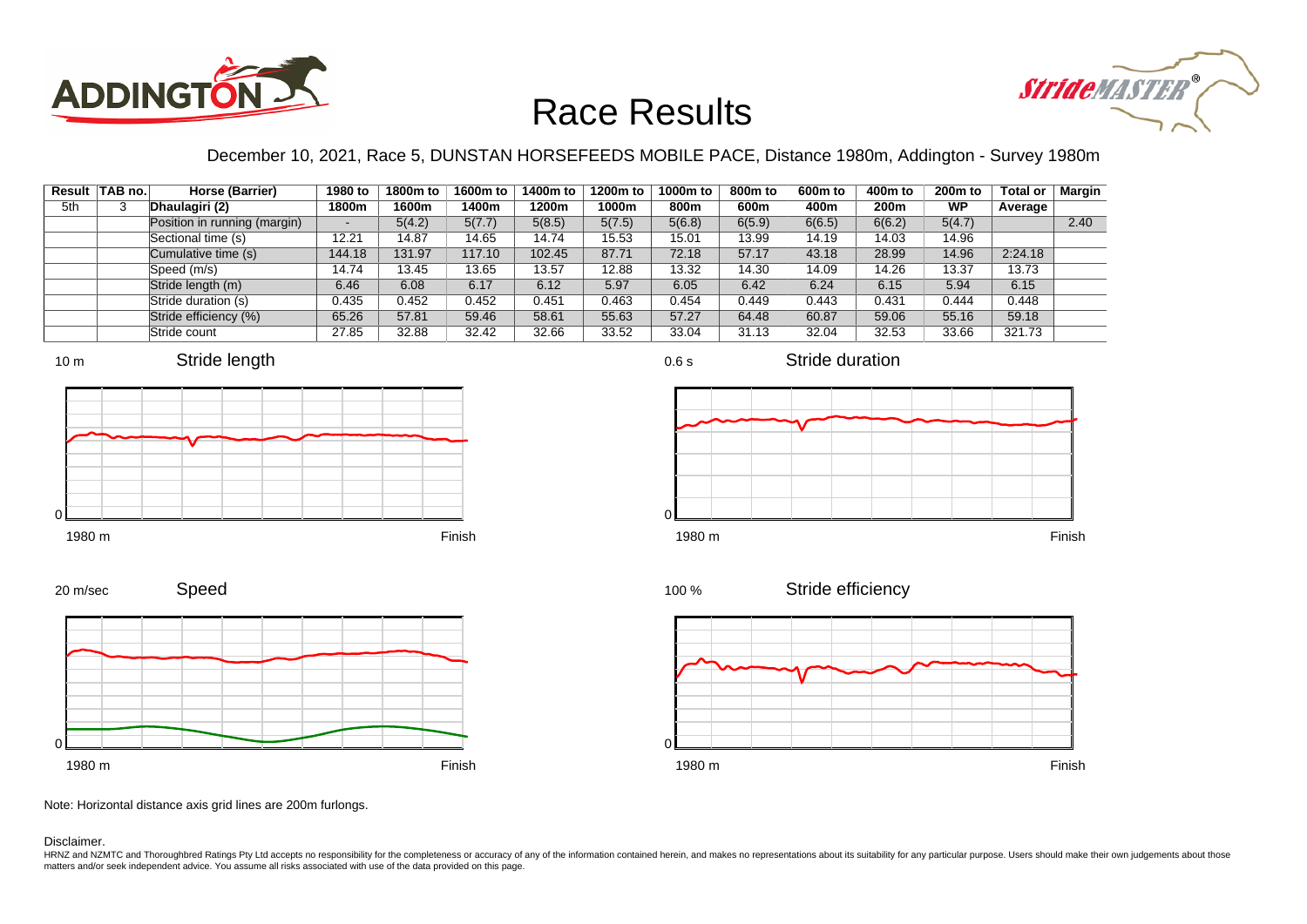



### December 10, 2021, Race 5, DUNSTAN HORSEFEEDS MOBILE PACE, Distance 1980m, Addington - Survey 1980m

|     | Result   TAB no. | Horse (Barrier)              | 1980 to                  | 1800m to | 1600m to | 1400m to | 1200m to | 1000m to | 800 <sub>m</sub> to | 600m to | 400m to          | 200 <sub>m</sub> to | <b>Total or</b> | <b>Margin</b> |
|-----|------------------|------------------------------|--------------------------|----------|----------|----------|----------|----------|---------------------|---------|------------------|---------------------|-----------------|---------------|
| 6th |                  | Cloudy Bay (5)               | 1800m                    | 1600m    | 1400m    | 1200m    | 1000m    | 800m     | 600m                | 400m    | 200 <sub>m</sub> | <b>WP</b>           | Average         |               |
|     |                  | Position in running (margin) | $\overline{\phantom{a}}$ | 3(1.9)   | 3(3.2)   | 3(4.2)   | 3(3.8)   | 3(2.6)   | 3(2.0)              | 4(2.6)  | 4(2.7)           | 4(3.2)              |                 | 3.00          |
|     |                  | Sectional time (s)           | 11.76                    | 14.50    | 14.69    | 14.83    | 15.46    | 15.05    | 14.00               | 14.24   | 14.37            | 15.39               |                 |               |
|     |                  | Cumulative time (s)          | 144.29                   | 132.53   | 118.03   | 103.34   | 88.51    | 73.05    | 58.00               | 44.00   | 29.76            | 15.39               | 2:24.29         |               |
|     |                  | Speed (m/s)                  | 15.30                    | 13.79    | 13.61    | 13.49    | 12.94    | 13.29    | 14.29               | 14.04   | 13.92            | 13.00               | 13.72           |               |
|     |                  | Stride length (m)            | 6.27                     | 6.12     | 6.11     | 6.02     | 5.94     | 5.93     | 6.21                | 6.14    | 5.96             | 5.66                | 6.03            |               |
|     |                  | Stride duration (s)          | 0.413                    | 0.444    | 0.449    | 0.446    | 0.459    | 0.446    | 0.435               | 0.437   | 0.428            | 0.436               | 0.439           |               |
|     |                  | Stride efficiency (%)        | 61.51                    | 58.61    | 58.39    | 56.56    | 55.19    | 54.96    | 60.26               | 58.83   | 55.43            | 50.04               | 56.80           |               |
|     |                  | Stride count                 | 28.69                    | 32.66    | 32.72    | 33.24    | 33.65    | 33.72    | 32.21               | 32.60   | 33.58            | 35.34               | 328.41          |               |







1980 m Finish







Speed 20 m/sec



Note: Horizontal distance axis grid lines are 200m furlongs.

Disclaimer.

HRNZ and NZMTC and Thoroughbred Ratings Pty Ltd accepts no responsibility for the completeness or accuracy of any of the information contained herein, and makes no representations about its suitability for any particular p matters and/or seek independent advice. You assume all risks associated with use of the data provided on this page.

0.6 s

Stride duration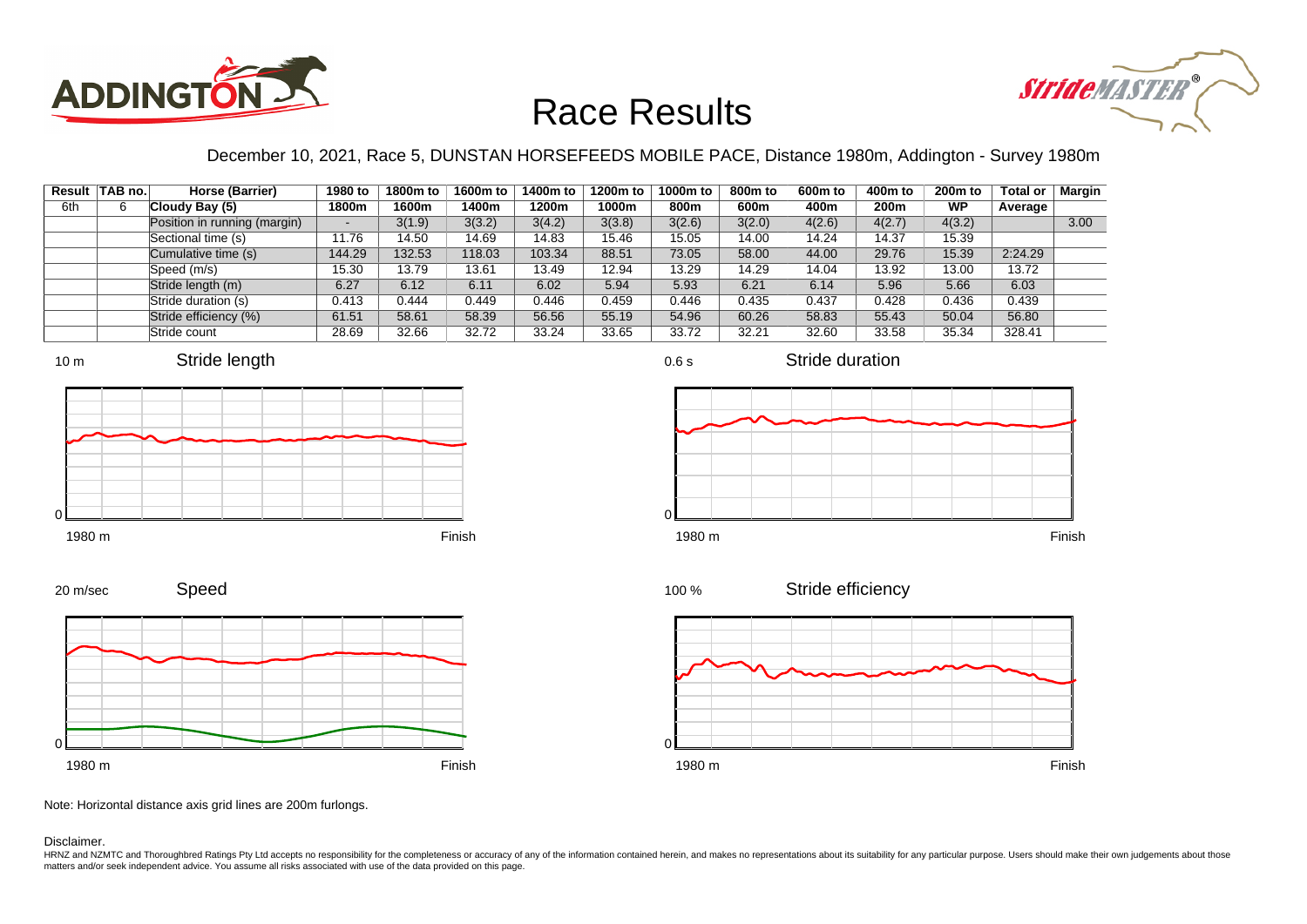



### December 10, 2021, Race 5, DUNSTAN HORSEFEEDS MOBILE PACE, Distance 1980m, Addington - Survey 1980m

0.6 s

|     | Result   TAB no. | Horse (Barrier)              | 1980 to                  | 1800m to | 1600m to | 1400m to | 1200m to | 1000m to | 800m to | 600 <sub>m</sub> to | 400m to          | 200 <sub>m</sub> to | <b>Total or</b> | Margin |
|-----|------------------|------------------------------|--------------------------|----------|----------|----------|----------|----------|---------|---------------------|------------------|---------------------|-----------------|--------|
| 7th |                  | Serg Blanco (3)              | 1800m                    | 1600m    | 1400m    | 1200m    | 1000m    | 800m     | 600m    | 400m                | 200 <sub>m</sub> | <b>WP</b>           | Average         |        |
|     |                  | Position in running (margin) | $\overline{\phantom{a}}$ | 1(0.0)   | 1(0.0)   | 2(2.0)   | 2(2.3)   | 2(1.7)   | 4(2.0)  | 3(1.9)              | 3(2.1)           | 3(1.9)              |                 | 3.80   |
|     |                  | Sectional time (s)           | 11.52                    | 14.29    | 14.84    | 14.97    | 15.56    | 15.20    | 13.89   | 14.27               | 14.24            | 15.65               |                 |        |
|     |                  | Cumulative time (s)          | 144.43                   | 132.91   | 118.62   | 103.78   | 88.81    | 73.25    | 58.05   | 44.16               | 29.89            | 15.65               | 2:24.43         |        |
|     |                  | Speed (m/s)                  | 15.62                    | 14.00    | 13.48    | 13.36    | 12.85    | 13.16    | 14.40   | 14.02               | 14.04            | 12.78               | 13.71           |        |
|     |                  | Stride length (m)            | 6.17                     | 6.14     | 5.84     | 6.03     | 5.98     | 6.03     | 6.35    | 6.27                | 6.19             | 5.83                | 6.08            |        |
|     |                  | Stride duration (s)          | 0.394                    | 0.439    | 0.433    | 0.451    | 0.466    | 0.458    | 0.441   | 0.447               | 0.441            | 0.457               | 0.443           |        |
|     |                  | Stride efficiency (%)        | 59.45                    | 58.92    | 53.24    | 56.86    | 55.97    | 56.80    | 63.08   | 61.39               | 59.93            | 53.16               | 57.74           |        |
|     |                  | Stride count                 | 29.18                    | 32.57    | 34.26    | 33.16    | 33.42    | 33.17    | 31.48   | 31.91               | 32.29            | 34.29               | 325.73          |        |



















Note: Horizontal distance axis grid lines are 200m furlongs.

#### Disclaimer.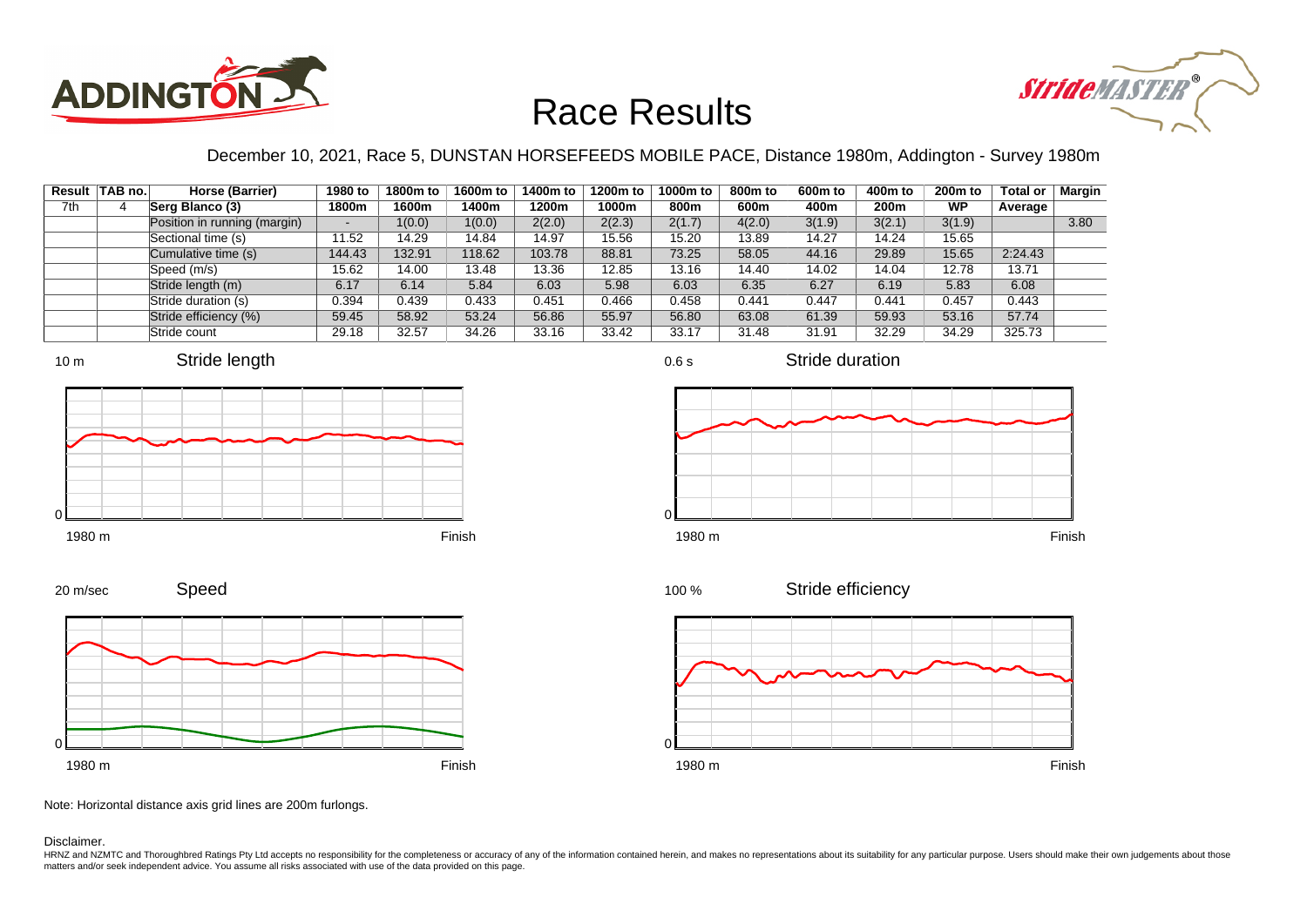



December 10, 2021, Race 5, DUNSTAN HORSEFEEDS MOBILE PACE, Distance 1980m, Addington - Survey 1980m

|     | Result TAB no. | Horse (Barrier)              | 1980 to                  | 1800m to | 1600m to | 1400m to | 1200m to | 1000m to | 800 <sub>m</sub> to | 600m to | 400m to | 200 <sub>m</sub> to | <b>Total or</b> | Margin |
|-----|----------------|------------------------------|--------------------------|----------|----------|----------|----------|----------|---------------------|---------|---------|---------------------|-----------------|--------|
| 8th |                | Saginaw (7)                  | 1800m                    | 1600m    | 1400m    | 1200m    | 1000m    | 800m     | 600m                | 400m    | 200m    | WP                  | Average         |        |
|     |                | Position in running (margin) | $\overline{\phantom{a}}$ | 7(6.1)   | 7(13.0)  | 7(15.3)  | 7(11.8)  | 8(11.1)  | 8(9.8)              | 8(10.0) | 8(9.5)  | 8(7.2)              |                 | 4.00   |
|     |                | Sectional time (s)           | 12.37                    | 15.44    | 14.90    | 14.32    | 15.53    | 14.95    | 13.93               | 14.14   | 13.90   | 14.99               |                 |        |
|     |                | Cumulative time (s)          | 144.47                   | 132.10   | 116.66   | 101.76   | 87.44    | 71.91    | 56.96               | 43.03   | 28.89   | 14.99               | 2:24.47         |        |
|     |                | Speed (m/s)                  | 14.55                    | 12.95    | 13.42    | 13.97    | 12.88    | 13.38    | 14.36               | 14.14   | 14.39   | 13.34               | 13.70           |        |
|     |                | Stride length (m)            | 5.93                     | 5.54     | 5.78     | 6.01     | 5.68     | 5.76     | 6.12                | 6.13    | 6.88    | 6.07                | 5.97            |        |
|     |                | Stride duration (s)          | 0.413                    | 0.428    | 0.430    | 0.430    | 0.441    | 0.430    | 0.426               | 0.433   | 0.478   | 0.455               | 0.436           |        |
|     |                | Stride efficiency (%)        | 54.94                    | 48.02    | 52.14    | 56.46    | 50.41    | 51.82    | 58.55               | 58.74   | 73.86   | 57.63               | 55.72           |        |
|     |                | Stride count                 | 30.36                    | 36.08    | 34.62    | 33.27    | 35.21    | 34.73    | 32.67               | 32.62   | 29.09   | 32.93               | 331.58          |        |







Speed 20 m/sec



Note: Horizontal distance axis grid lines are 200m furlongs.

Disclaimer.